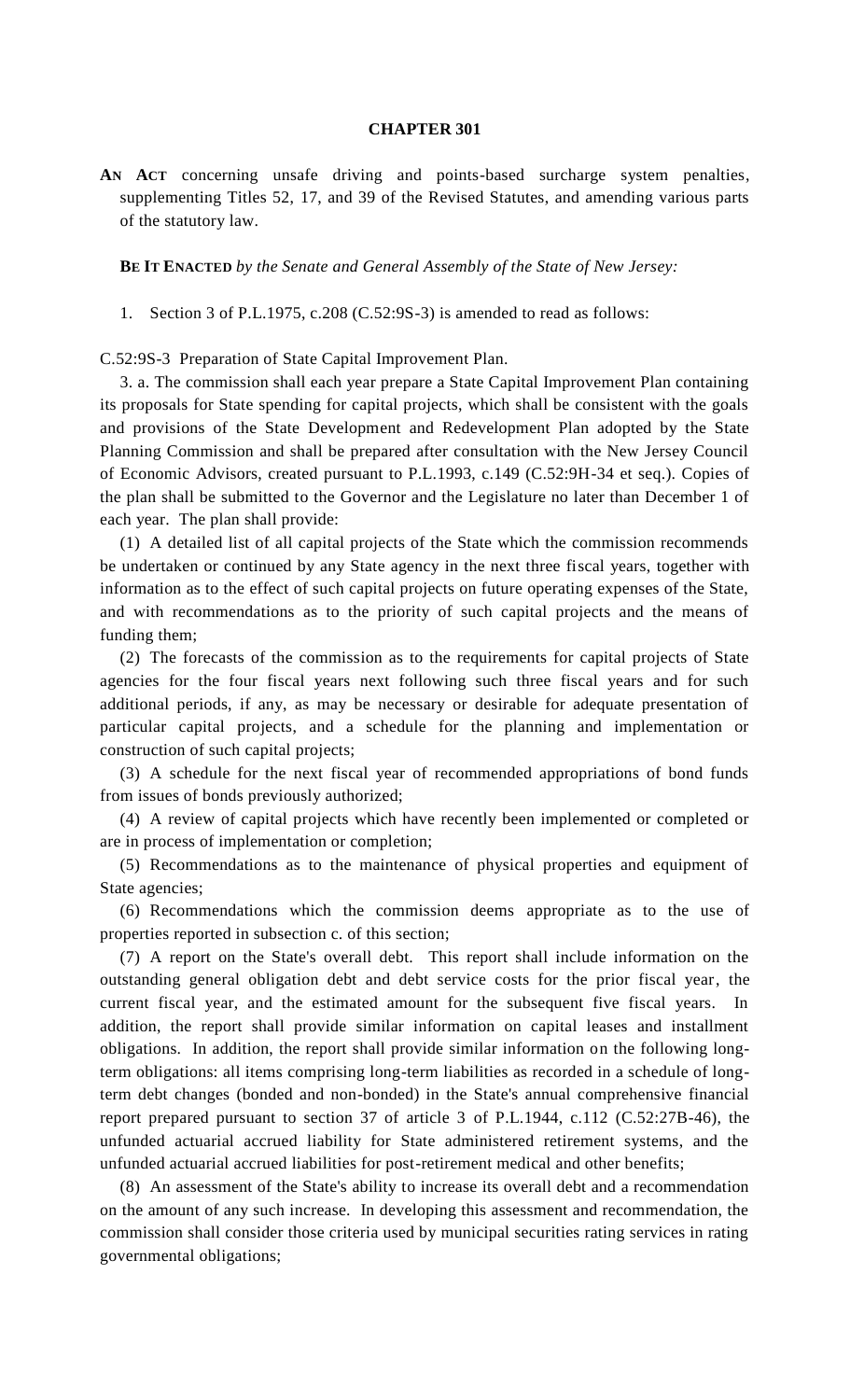(9) A summary or written notification regarding the repayment or issuance of motor vehicle surcharge revenue bonds required to be prepared or transmitted pursuant to section 2 of P.L.2019, c.301 (C.52:9S-3.1); and

(10) Such other information as the commission deems relevant to the foregoing matters.

b. Each State agency shall no later than August 15 of each year provide the commission with:

(1) A detailed list of capital projects which each State agency seeks to undertake or continue for its purposes in the next three fiscal years, together with information as to the effect of such capital projects on future operating expenses of the State, and with such relevant supporting data as the commission requests;

(2) Forecasts as to the requirements for capital projects of such agency for the four fiscal years next following such three fiscal years and for such additional periods, if any, as may be necessary or desirable for adequate presentation of particular capital projects, and a schedule for the planning and implementation or construction of such capital projects;

(3) A schedule for the next fiscal year of requested appropriations of bond funds from issues of bonds previously authorized;

(4) A report on capital projects which have recently been implemented or completed or are in process of implementation or completion;

(5) A report as to the maintenance of its physical properties and capital equipment;

(6) Such other information as the commission may request.

c. Each State agency shall, when requested, provide the commission with supplemental information in addition to that to be available to the commission under the computerized record keeping of the Department of the Treasury, Bureau of Real Property Management, concerning any real property owned or leased by the agency including its current or future availability for other State uses.

d. A copy of the plan shall also be forwarded to the Division of Budget and Accounting each year upon its completion, and the portion of the plan relating to the first fiscal year thereof shall, to the extent it treats of capital appropriations in the annual budget, constitute the recommendations of the commission with respect to such capital appropriations in the budget for the next fiscal year.

C.52:9S-3.1 Yearly review of entities with a pledge of revenues derived from motor vehicle surcharges.

2. a. The New Jersey Commission on Capital Budgeting and Planning shall each year conduct a review of all outstanding debts, including bonds, refunding bonds, notes, and other obligations and the costs thereof, of the State and each State agency that have a pledge of revenues derived from a motor vehicle surcharge imposed by section 6 of P.L.1983, c.65 (C.17:29A-35) or by section 1 of P.L.2000, c.75 (C.39:4-97.2). The review shall, at a minimum, determine the date each outstanding debt was issued, the entity responsible for the issuance of the debt, the outstanding debt and debt service costs for the prior fiscal year, the current fiscal year, and the estimated amount for the subsequent five fiscal years, and the date the outstanding debt is expected to be repaid. The commission shall prepare a summary of the review conducted in accordance with this subsection for inclusion in the State Capital Improvement Plan.

b. Upon the repayment of all outstanding debts, including bonds, refunding bonds, notes, and other obligations and the costs thereof, of the State and each State agency that have a pledge of revenues derived from a motor vehicle surcharge imposed by section 6 of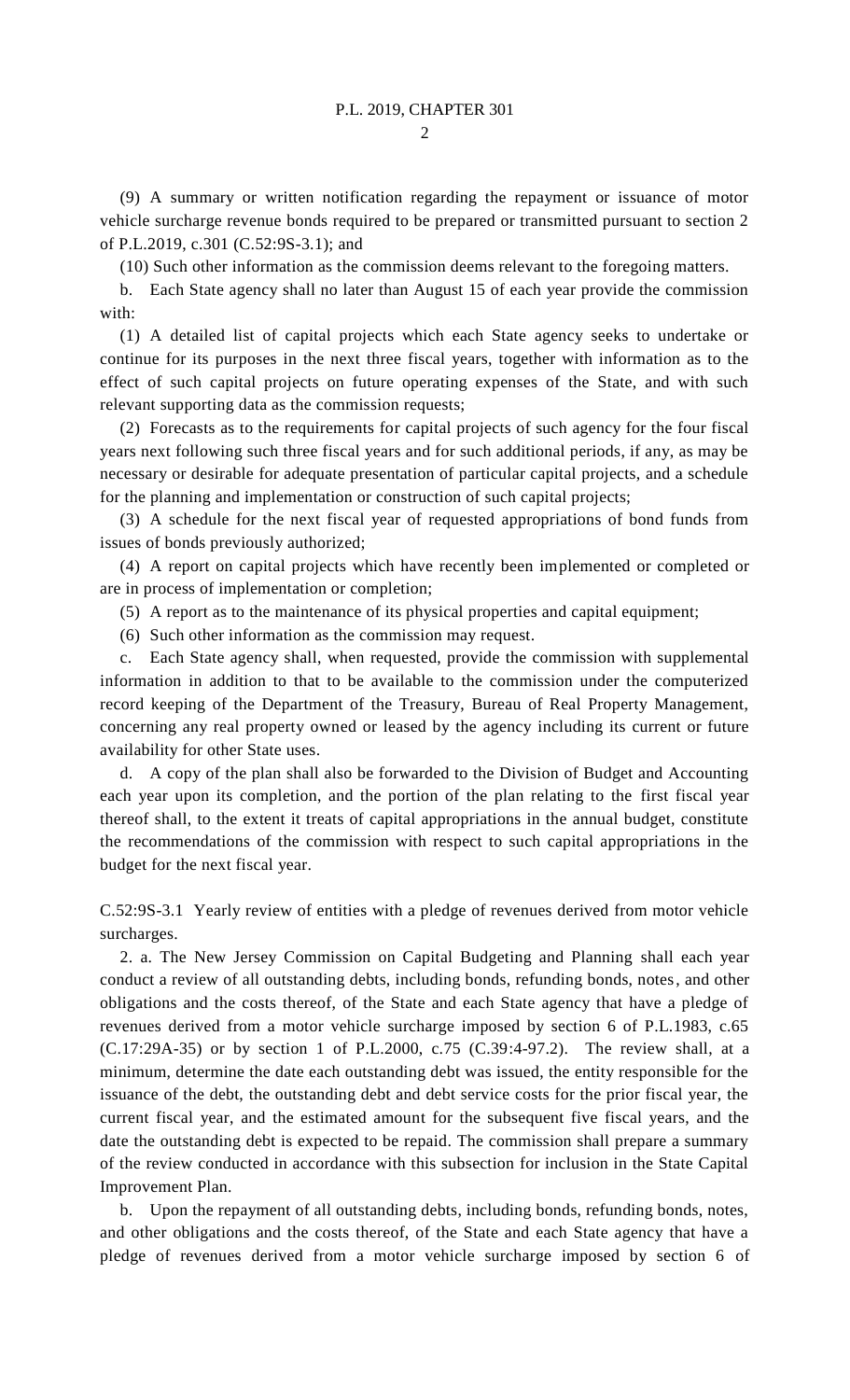P.L.1983, c.65 (C.17:29A-35) or by section 1 of P.L.2000, c.75 (C.39:4-97.2), the executive director of the commission shall transmit a written notification to the State Treasurer and the Chief Administrator of the New Jersey Motor Vehicle Commission to certify that the debts have been repaid in full pursuant to the terms of those debt contracts and that no new motor vehicle surcharges shall be imposed on or after the date that all outstanding debts have been repaid. The written notification shall be transmitted not later than five days after the date that all outstanding debts have been repaid. A copy of the written notification shall be included in the State Capital Improvement Plan for the fiscal year in which all outstanding debts have been repaid.

c. Following enactment of P.L.2019, c.301 (C.52:9S-3.1 et al.) but prior to the repayment of all outstanding debts, including bonds, refunding bonds, notes, and other obligations and the costs thereof, of the State and each State agency that have a pledge of revenues derived from a motor vehicle surcharge imposed by section 6 of P.L.1983, c.65  $(C.17:29A-35)$  or by section 1 of P.L.2000, c.75  $(C.39:4-97.2)$ , the executive director of the commission shall monitor the issuance of all new debts to determine if those debts have a pledge of revenues derived from a motor vehicle surcharge in violation of section 4 of P.L.2019, c.301 (C.17:29A-35.2) or of section 6 of P.L.2019, c.301 (C.39:4-97.2a). The executive director of the commission shall transmit a written notification to the State Treasurer and the presiding officer of each House of the Legislature if the executive director determines that the issuance of any new debts have a pledge of revenues derived from a motor vehicle surcharge. The written notification shall be transmitted not later than five days after the determination has been made. A copy of the written notification shall be included in the State Capital Improvement Plan for the fiscal year in which the determination has been made.

3. Section 6 of P.L.1983, c.65 (C.17:29A-35) is amended to read as follows:

C.17:29A-35 Motor Vehicle Violations Surcharge System.

6. a. (Deleted by amendment, P.L.1997, c.151.)

b. There is created a Motor Vehicle Violations Surcharge System which shall apply to all drivers and shall include, but not be limited to, the following provisions:

(1) (a) Surcharges shall be levied, beginning on or after January 1, 1984 but before the first day of the first month next following the date the written notification required pursuant to subsection b. of section 2 of P.L.2019, c.301 (C.52:9S-3.1) is transmitted to the State Treasurer and the Chief Administrator of the New Jersey Motor Vehicle Commission, by the commission established by section 4 of P.L.2003, c.13 (C.39:2A-4) on any driver who, in the preceding 36-month period, has accumulated six or more motor vehicle points, as provided in Title 39 of the Revised Statutes; except that the allowance for a reduction of points in Title 39 of the Revised Statutes shall not apply for the purpose of determining surcharges under this paragraph. The accumulation of points shall be calculated as of the date the point violation is posted to the driver history record and shall be levied pursuant to rules promulgated by the commission. Surcharges assessed pursuant to this paragraph shall be \$150 for six points, and \$25 for each additional point. No offense shall be selected for billing which occurred prior to February 10, 1983. No offense shall be considered for billing in more than three annual assessments.

The commission shall not select any offense for billing which occurred on or after the first day of the first month next following the date the written notification required pursuant to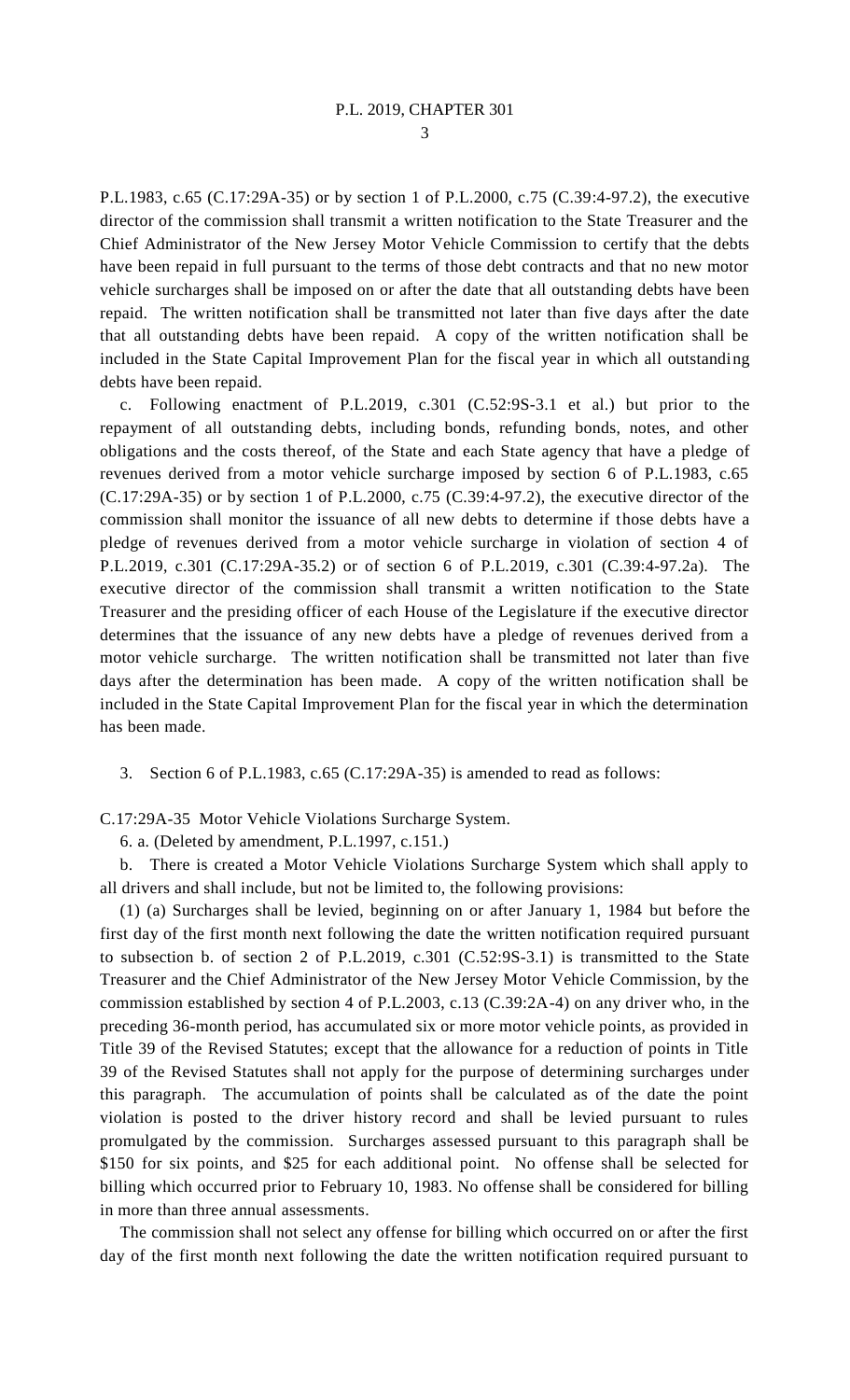subsection b. of section 2 of P.L.2019, c.301 (C.52:9S-3.1) is transmitted to the State Treasurer and the Chief Administrator of the New Jersey Motor Vehicle Commission, and shall have no legal authority to collect any surcharge, together with any interest and administrative fees, that have been billed but remain unpaid, or that may be billed and required to be paid, on or after the that date.

(b) (Deleted by amendment, P.L.1984, c.1.)

(2) (a) Surcharges shall be levied pursuant to subsection f. of section 1 of P.L.2000, c.75 (C.39:4-97.2) for each offense of unsafe driving under subsection a. of that section occurring on or after July 24, 2000 but before the first day of the first month next following the date the written notification required pursuant to subsection b. of section 2 of P.L.2019, c.301 (C.52:9S-3.1) is transmitted to the State Treasurer and the chief administrator of the commission. The commission shall have no legal authority to collect any surcharge, together with any interest and administrative fees, that have been levied but remain unpaid, or that may be levied and required to be paid, on or after that date.

(b) Surcharges shall be levied for convictions (i) under R.S.39:4-50 for violations occurring on or after February 10, 1983 but before the first day of the first month next following the date the written notification required pursuant to subsection b. of section 2 of P.L.2019, c.301 (C.52:9S-3.1) is transmitted to the State Treasurer and the chief administrator of the commission, and (ii) under section 2 of P.L.1981, c.512 (C.39:4-50.4a), or for offenses committed in other jurisdictions of a substantially similar nature to those under R.S.39:4-50 or section 2 of P.L.1981, c.512 (C.39:4-50.4a), for violations occurring on or after January 26, 1984 but before the first day of the first month next following the date the written notification required pursuant to subsection b. of section 2 of P P.L.2019, c.301 (C.52:9S-3.1) is transmitted to the State Treasurer and the chief administrator of the commission. The commission shall have no legal authority to collect any surcharge, together with any interest and administrative fees, that have been levied but remain unpaid, or that may be levied and required to be paid, on or after that date.

Except as hereinafter provided, surcharges under this subparagraph (b) shall be levied annually for a three-year period, and shall be \$1,000 per year for each of the first two convictions, for a total surcharge of \$3,000 for each conviction, and \$1,500 per year for the third conviction occurring within a three-year period, for a total surcharge of \$4,500 for the third conviction. If a driver is convicted under both R.S.39:4-50 and section 2 of P.L.1981, c.512 (C.39:4-50.4a) for offenses arising out of the same incident, the driver shall be assessed only one surcharge for the two offenses.

The commission, for good cause, may authorize payment of any surcharge on an installment basis over a period not to exceed 36 months. If a driver fails to pay the surcharge or any installments on the surcharge, the total surcharge shall become due immediately, except as otherwise prescribed by rule of the commission.

The commission may authorize any person to pay the surcharge levied under this section and collectible by the commission by use of a credit card, debit card or other electronic payment device, and the chief administrator is authorized to require the person to pay all costs incurred by the commission in connection with the acceptance of the credit card, debit card or other electronic payment device. If a surcharge or related administrative fee is paid by credit or debit cards or any other electronic payment device and the amount is subsequently reversed by the credit card company or bank, the driver shall be subject to the fee imposed for dishonored checks pursuant to section 31 of P.L.1994, c.60 (C.39:5-36.1).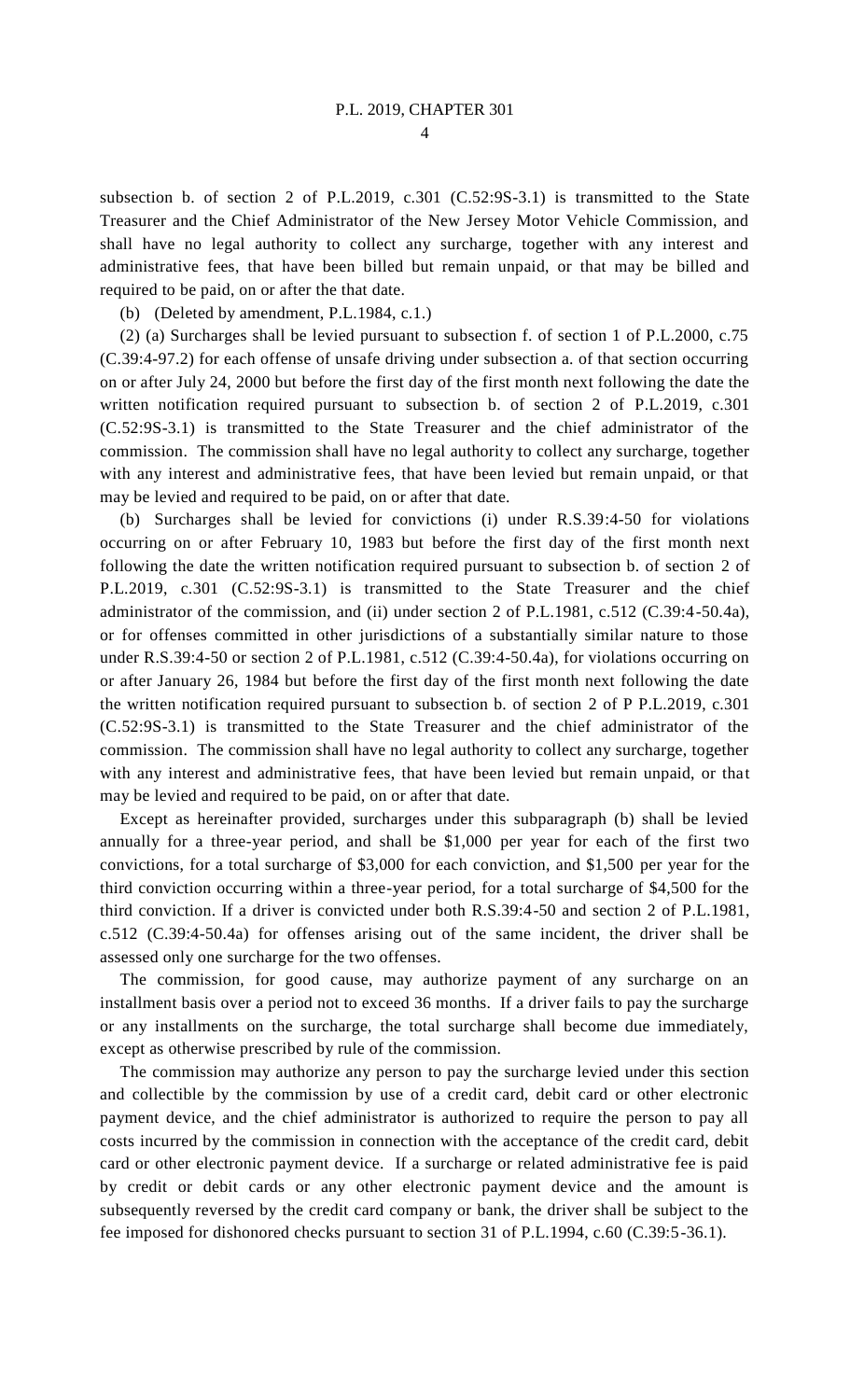In addition to any other remedy provided by law, the commission is authorized to utilize the provisions of the SOIL (Set off of Individual Liability) program established pursuant to P.L.1981, c.239 (C.54A:9-8.1 et seq.) to collect any surcharge levied under this section and collectible by the commission that is unpaid on or after the effective date of this act but before the first day of the first month next following the date the written notification required pursuant to subsection b. of section 2 of P.L.2019, c.301 (C.52:9S-3.1) is transmitted to the State Treasurer and the chief administrator of the commission. As an additional remedy, the commission may issue a certificate to the Clerk of the Superior Court stating that the person identified in the certificate is indebted under this surcharge law in such amount as shall be stated in the certificate. The certificate shall reference the statute under which the indebtedness arises. Thereupon the clerk to whom such certificate shall have been issued shall immediately enter upon the record of docketed judgments the name of such person as debtor; the State as creditor; the address of such person, if shown in the certificate; the amount of the debt so certified; a reference to the statute under which the surcharge is assessed, and the date of making such entries. The docketing of the entries shall have the same force and effect as a civil judgment docketed in the Superior Court, and the commission shall have all the remedies and may take all of the proceedings for the collection thereof which may be had or taken upon the recovery of a judgment in an action, but without prejudice to any right of appeal. Upon entry by the clerk of the certificate in the record of docketed judgments in accordance with this provision, interest in the amount specified by the court rules for post-judgment interest shall accrue from the date of the docketing of the certificate, however payment of the interest may be waived by the commission or its designee. In the event that the surcharge remains unpaid following the issuance of the certificate of debt and the commission takes any further collection action including referral of the matter to the Attorney General or his designee, the fee imposed, in lieu of the actual cost of collection, may be 20 percent of surcharges of \$1,000 or more. The chief administrator or his designee may establish a sliding scale, not to exceed a maximum amount of \$200, for surcharge principal amounts of less than \$1,000 at the time the certificate of debt is forwarded to the Superior Court for filing. The commission shall provide written notification to a driver of the proposed filing of the certificate of debt at least 10 days prior to the proposed filing; such notice shall be mailed to the driver's last address of record with the commission. Upon the filing of a certificate of debt with the Clerk of the Superior Court, the surcharged driver shall not be eligible for the restoration of his driving privilege until at least five percent of each outstanding surcharge assessment that has resulted in the suspension, including interest and costs, if any, is paid to the commission. If a certificate of debt is satisfied following a credit card payment, debit card payment or payment by other electronic payment device and that payment is reversed, a new certificate of debt shall be filed against the surcharged driver unless the original is reinstated.

If the chief administrator or his designee approves a special payment plan, of such duration as the chief administrator or his designee deems appropriate, for repayment of the certificate of debt, and the driver is complying with the approved plan, the plan may be continued for any new surcharge not part of the certificate of debt.

A certificate of indebtedness shall not be issued for any surcharge levied under this section and collectible by the commission that remains unpaid on or after the first day of the first month next following the date the written notification required pursuant to subsection b. of section 2 of P.L.2019, c.301 (C.52:9S-3.1) is transmitted to the State Treasurer and the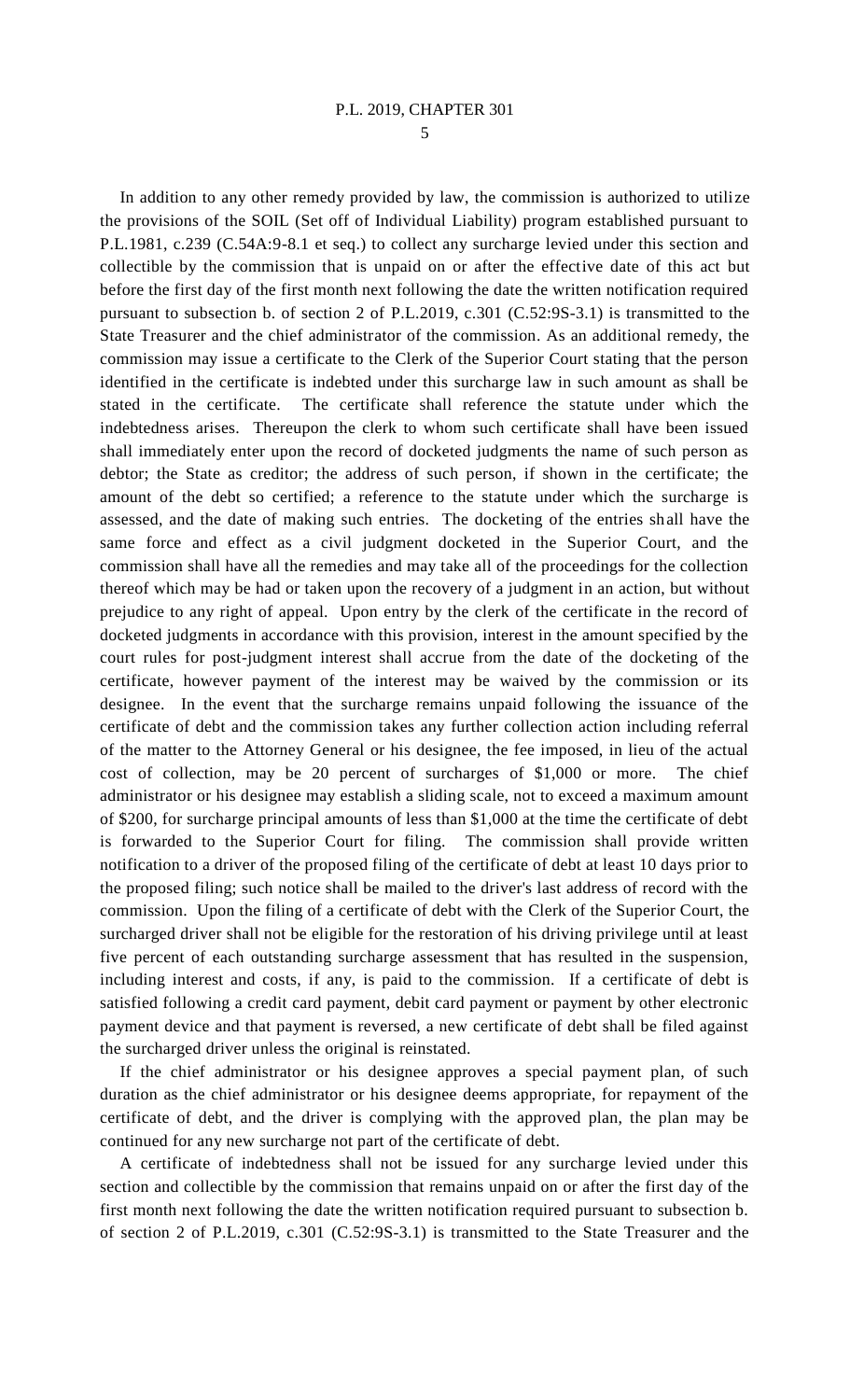chief administrator of the commission. Any certificate issued on or before that date shall be deemed to be satisfied by the commission.

All moneys collectible by the commission under subparagraph (b) of paragraph (2) of this subsection shall be billed and collected by the commission except as provided in P.L.1997, c.280 (C.2B:19-10 et al.) for the collection of unpaid surcharges. Commencing on September 1, 1996, or such earlier time as the Commissioner of Banking and Insurance shall certify to the State Treasurer that amounts on deposit in the New Jersey Automobile Insurance Guaranty Fund are sufficient to satisfy the current and anticipated financial obligations of the New Jersey Automobile Full Insurance Underwriting Association, all surcharges collected by the commission under subparagraph (b) of paragraph (2) of this subsection shall be remitted to the Division of Motor Vehicles Surcharge Fund:

(i) for transfer to the Market Transition Facility Revenue Fund, as provided in section 12 of P.L.1994, c.57 (C.34:1B-21.12), for the purposes of section 4 of P.L.1994, c.57 (C.34:1B-21.4) until such a time as all the Market Transition Facility bonds, notes and obligations and all Motor Vehicle Commission bonds, notes and obligations issued pursuant to that section 4 of P.L.1994, c.57 (C.34:1B-21.4) and the costs thereof are discharged and no longer outstanding; and

(ii) from and after the date of certification by the Commissioner of Banking and Insurance that the moneys collectible under subparagraph (b) of paragraph (2) of this subsection are no longer needed to fund the association or at such time as all Market Transition Facility bonds, notes and obligations and all Motor Vehicle Commission bonds, notes and obligations issued pursuant to section 4 of P.L.1994, c.57 (C.34:1B-21.4) and the costs thereof are discharged and no longer outstanding, for transfer to the Motor Vehicle Surcharges Revenue Fund established pursuant to section 6 of the "Motor Vehicle Surcharges Securitization Act of 2004," P.L.2004, c.70 (C.34:1B-21.28) to be applied as set forth in section 6 of that act. From and after such time as all bonds issued under section 4 of the "Motor Vehicle Surcharges Securitization Act of 2004," P.L.2004, c.70 (C.34:1B-21.26) and the costs thereof are discharged and no longer outstanding, all surcharges collected by the commission under subparagraph (b) of paragraph (2) of this subsection shall, subject to appropriation, be remitted to the New Jersey Property-Liability Insurance Guaranty Association created pursuant to section 6 of P.L.1974, c.17 (C.17:30A-6) to be used for payment of any loans made by that association to the New Jersey Automobile Insurance Guaranty Fund pursuant to paragraph (10) of subsection a. of section 8 of P.L.1974, c.17 (C.17:30A-8); provided that all such payments shall be subject to and dependent upon appropriation by the State Legislature.

All surcharges collected by the courts pursuant to subparagraph (a) of paragraph (2) of this subsection shall be forwarded not less frequently than monthly to the Division of Revenue in the Department of the Treasury. The Division of Revenue shall transfer: all such surcharges received prior to July 1, 2006, to the General Fund, and commencing July 1, 2006, all such surcharges to the Unsafe Driving Surcharge Revenue Fund established pursuant to section 5 of the "Motor Vehicle Surcharges Securitization Act of 2004," P.L.2004, c.70 (C.34:1B-21.27) to be applied as set forth in section 5 of that act. From and after such time as all bonds (including refunding bonds), notes and other obligations issued under section 4 of the "Motor Vehicle Surcharges Securitization Act of 2004," P.L.2004, c.70 (C.34:1B-21.26), and the costs thereof are discharged and no longer outstanding, all such surcharges collected by the courts pursuant to subparagraph (a) of paragraph (2) of this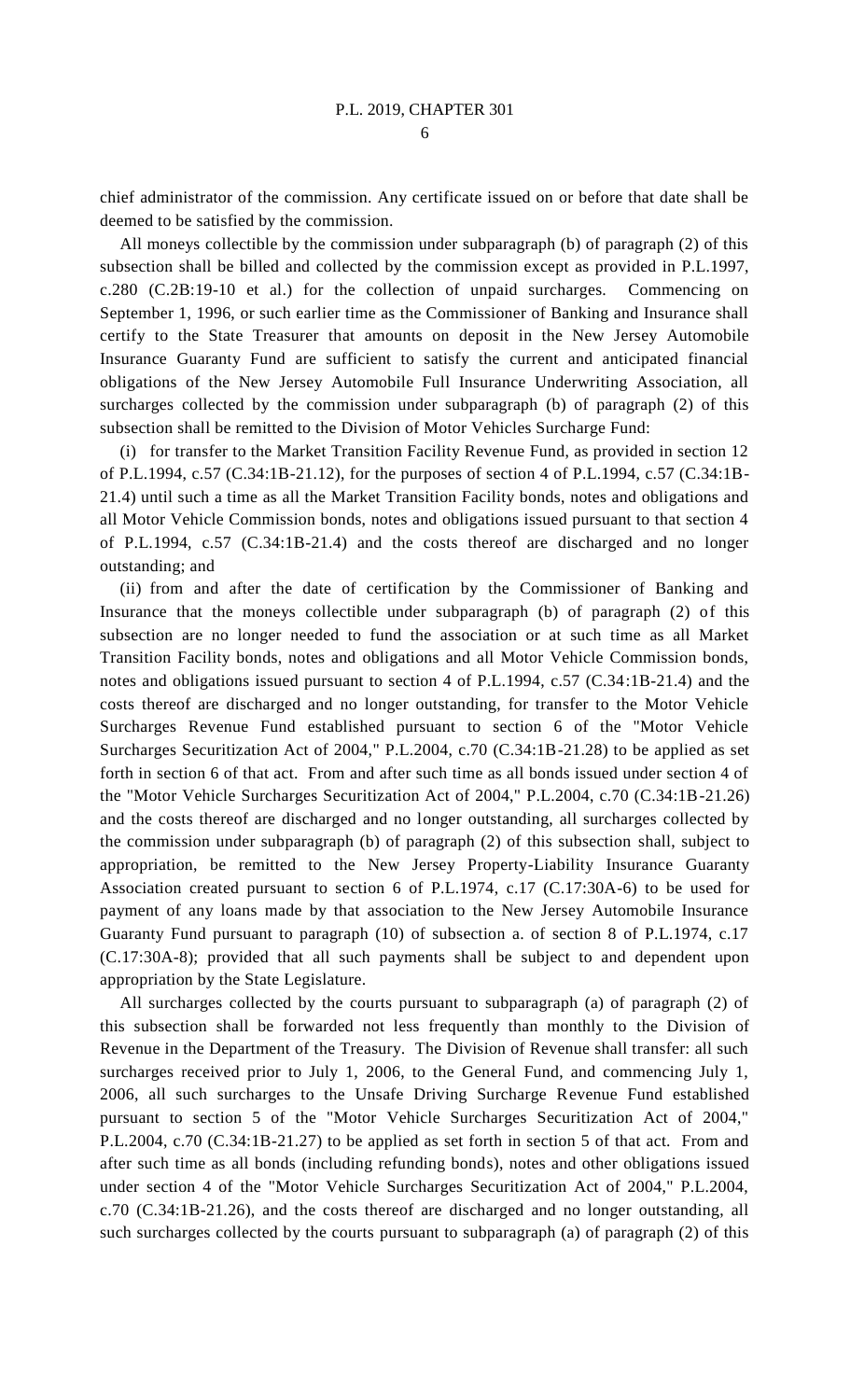subsection and forwarded to the Division of Revenue shall be transferred to the General Fund.

Upon request, the Administrative Office of the Courts shall provide a monthly report to the Division of Revenue containing information on the number of convictions for the offense of unsafe driving pursuant to section 1 of P.L.2000, c.75 (C.39:4-97.2) that were entered during such month, the amount of the surcharges that were assessed by the courts pursuant to subsection f. of section 1 of P.L.2000, c.75 (C.39:4-97.2) for such month, and the amount of the surcharges collected by the courts pursuant to subsection f. of section 1 of P.L.2000, c.75 (C.39:4-97.2) during such month.

(3) In addition to any other authority provided in P.L.1983, c.65 (C.17:29A-33 et al.), the commissioner, after consultation with the commission, is specifically authorized (a) (Deleted by amendment, P.L.1994, c.64), (b) to impose, in accordance with subparagraph (a) of paragraph (1) of this subsection b., surcharges for motor vehicle violations or convictions for which motor vehicle points are not assessed under Title 39 of the Revised Statutes, or (c) to reduce the number of points for which surcharges may be assessed below the level provided in subparagraph (a) of paragraph (1) of this subsection b., except that the dollar amount of all surcharges levied under the Motor Vehicle Violations Surcharge System shall be uniform on a Statewide basis for each filer, without regard to classification or territory. Surcharges adopted by the commissioner on or after January 1, 1984 for motor vehicle violations or convictions for which motor vehicle points are not assessable under Title 39 of the Revised Statutes shall not be retroactively applied but shall take effect on the date of the New Jersey Register in which notice of adoption appears or the effective date set forth in that notice, whichever is later.

c. No motor vehicle violation surcharges shall be levied on an automobile insurance policy issued or renewed on or after January 1, 1984, except in accordance with the Motor Vehicle Violations Surcharge System, and all surcharges levied thereunder shall be assessed, collected and distributed in accordance with subsection b. of this section.

d. (Deleted by amendment, P.L.1990, c.8.)

e. The Commissioner of Banking and Insurance and the commission as may be appropriate, shall adopt any rules and regulations necessary or appropriate to effectuate the purposes of this section.

C.17:29A-35.2 Outstanding obligations continued; new debts not issued.

4. a. Notwithstanding the provisions of any other law to the contrary, all debts, including bonds, notes, and other obligations and the costs thereof, which remain outstanding as of the effective date of P.L.2019, c.301 (C.52:9S-3.1 et al.) and that have a pledge of revenues derived specifically from a surcharge imposed pursuant to section 6 of P.L.1983, c.65 (C.17:29A-35), shall continue to be paid until those debts have been repaid in full pursuant to the terms of those debt contracts.

b. After the effective date of P.L.2019, c.301  $(C.52:9S-3.1$  et al.), no new debts, including bonds, refunding bonds, notes, and other obligations shall be issued which pledge or include revenues derived from a surcharge imposed pursuant to section 6 of P.L.1983, c.65 (C.17:29A-35) as a source of funding for the repayment of those new bonds, so that once the debts outstanding as of the effective date of P.L.2019, c.301 (C.52:9S-3.1 et al.) have been retired, the revenues collected pursuant to section 6 of P.L.1983, c.65 (C.17:29A-35) shall not be encumbered by a debt of any sort.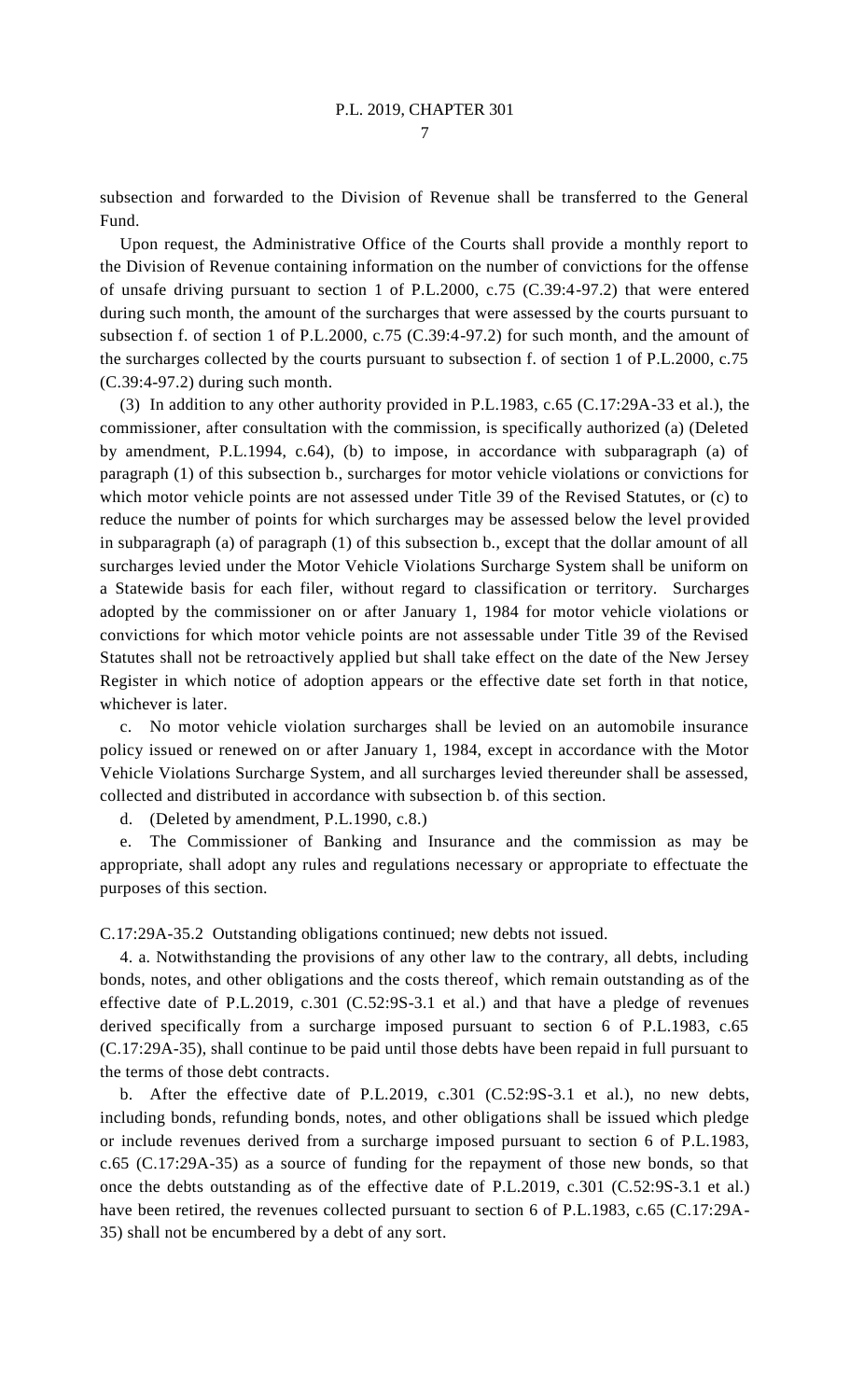c. The provisions of this section shall not prohibit the State from refinancing or refunding any outstanding debts, including bonds, refunding bonds, notes, and other obligations, which remain outstanding as of the effective date of P.L.2019, c.301 (C.52:9S-3.1 et al.) and that have a pledge of revenues derived specifically from a surcharge imposed pursuant to section 6 of P.L.1983, c.65 (C.17:29A-35), as long as such refinancing or refunding does not extend the maturity dates beyond January 1, 2035.

5. Section 1 of P.L.2000, c.75 (C.39:4-97.2) is amended to read as follows:

C.39:4-97.2 Driving, operating a motor vehicle in an unsafe manner, offense created; fines; surcharges.

1. a. Notwithstanding any other provision of law to the contrary, it shall be unlawful for any person to drive or operate a motor vehicle in an unsafe manner likely to endanger a person or property.

b. A person convicted of a first offense under subsection a. of this section shall be subject to a fine of not less than \$50.00 or more than \$150.00 and shall not be assessed any motor vehicle penalty points pursuant to section 1 of P.L.1982, c.43 (C.39:5-30.5).

c. A person convicted of a second offense under subsection a. of this section shall be subject to a fine of not less than \$100.00 or more than \$250.00 and shall not be assessed any motor vehicle penalty points pursuant to section 1 of P.L.1982, c.43 (C.39:5-30.5).

d. A person convicted of a third or subsequent offense under subsection a. of this section shall be subject to a fine of not less than \$200.00 or more than \$500.00 and shall be assessed motor vehicle penalty points pursuant to section 1 of P.L.1982, c.43 (C.39:5-30.5).

e. An offense committed under this section that occurs more than five years after the prior offense shall not be considered a subsequent offense for the purpose of assessing motor vehicle penalty points under subsection d. of this section.

f. In addition to any fine, fee or other charge imposed pursuant to law, the court shall assess a person convicted of an offense under subsection a. of this section a surcharge of \$250 which shall be collected by the court and distributed to the Division of Revenue in the Department of the Treasury as a New Jersey Merit Rating Plan surcharge pursuant to subparagraph (a) of paragraph (2) of subsection b. of section 6 of P.L.1983, c.65 (C.17:29A-35). The surcharge shall be assessed for offenses occurring on or after July 24, 2000 but before the first day of the first month next following the date the written notification required pursuant to subsection b. of section 2 of P.L.2019, c.301 (C.52:9S-3.1) is transmitted to the State Treasurer and the Chief Administrator of the Motor Vehicle Commission. The commission shall have no legal authority to collect any surcharge, together with any interest and administrative fees, that have been assessed but remain unpaid, or that may be levied and required to be paid, on or after that date.

C.39:4-97.2a Disposition of certain surcharges.

6. a. Notwithstanding the provisions of any other law to the contrary, all debts, including bonds, refunding bonds, notes, and other obligations and the costs thereof which remain outstanding as of the effective date of P.L.2019, c.301 (C.52:9S-3.1 et al.) and that have a pledge of revenues derived specifically from a surcharge imposed pursuant to section 1 of P.L.2000, c.75 (C.39:4-97.2), shall continue to be paid until those debts have been repaid in full pursuant to the terms of those debt contracts.